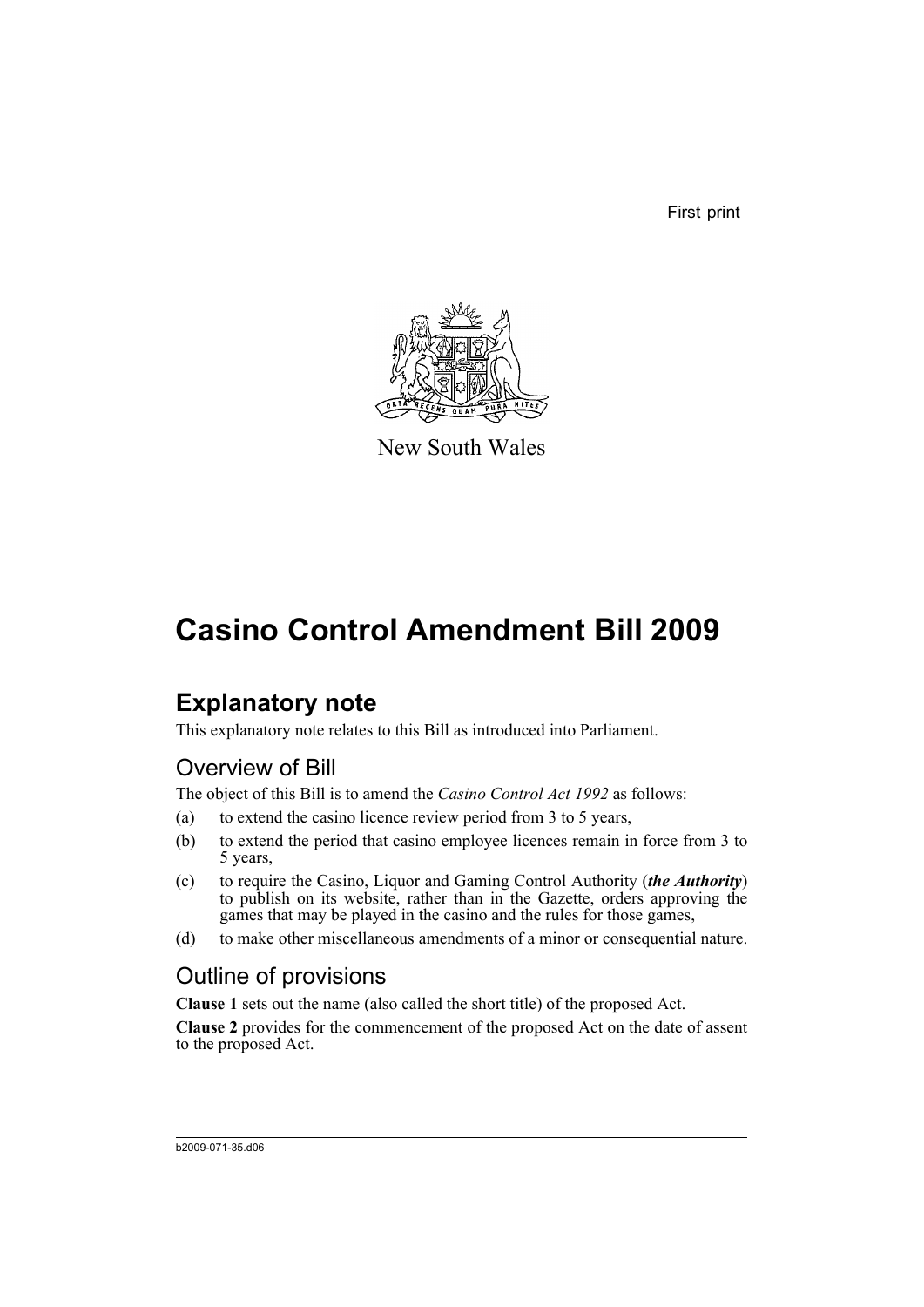Explanatory note

#### **Schedule 1 Amendment of Casino Control Act 1992 No 15**

**Schedule 1 [1]** makes it clear that the definition of *chips* covers not only tokens in a physical form but also tokens that are depicted in an electronic form.

**Schedule 1 [2] and [3]** provide that the Authority is not to redefine the boundaries of the casino on its own initiative without giving the casino operator at least 14 days' notice and the opportunity to make submissions on the proposed change.

**Schedule 1 [4]** provides that the review by the Authority as to the casino operator's suitability, and whether it is in the public interest for the casino licence to continue, is to be conducted every 5 years instead of every 3 years.

**Schedule 1 [5]** provides that a person who is employed in the casino to operate, maintain, construct or repair gaming equipment is required to be licensed as a special employee under the Act only if the gaming equipment that the person is working on is gaming equipment approved by the Authority.

**Schedule 1 [6]** extends (from 3 to 5 years) the period for which casino employee licences remain in force.

**Schedule 1 [7]** extends (from 7 to 14 days) the period in which the casino operator is required to notify the Authority when licensed employees start or cease to exercise functions in the casino.

**Schedule 1 [8]** provides that the plans, diagrams and specifications that the Authority may approve in relation to the layout of the casino no longer need to specifically indicate the manner in which closed circuit television systems operate in the casino or the position or description of catwalk surveillance systems in the casino.

**Schedule 1 [9]** enables the casino operator to apply to the Authority for the Authority to amend its approval of the casino's layout.

**Schedule 1 [10]** provides that any order by the Authority approving the games that may be played in the casino (and the rules for those games) must be published on the Authority's website rather than in the Gazette (as is currently the case).

**Schedule 1 [11]** provides that summaries of the rules of games played in the casino can be provided to casino patrons by the casino operator in a form other than by way of a brochure.

**Schedule 1 [12]** provides that cheques accepted by the casino operator from overseas accounts must be banked by the casino operator within 30 days (rather than 20 days) after they are accepted.

**Schedule 1 [13]** increases the penalty, from 10 to 20 penalty units, for offences relating to minors entering the casino or using false evidence of age in order to enter the casino.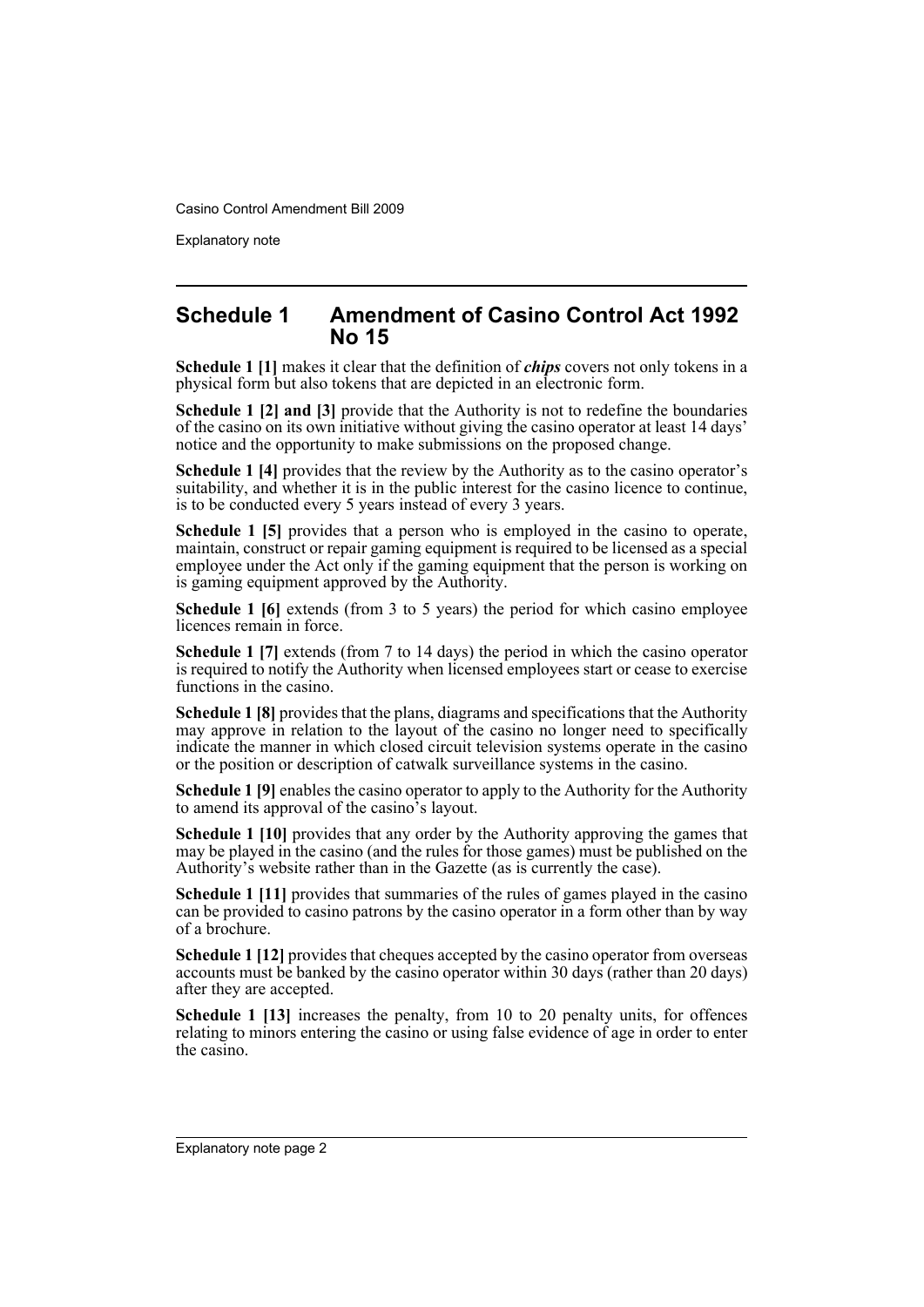Explanatory note

**Schedule 1 [14]** removes a provision specifying the content of the system of internal controls and administrative and accounting procedures for the casino that is approved by the Authority.

**Schedule 1 [15]** modifies the existing requirements relating to the casino operator's banking arrangements. Rather than requiring the casino operator to hold accounts, as approved by the Authority, at a bank in New South Wales in relation to its casino operations, the proposed amendment will require the casino operator to provide the Authority with the details of its bank accounts (including those kept outside Australia) in relation to its casino operations. The requirement for the casino operator to provide the Authority with access to those accounts is retained. **Schedule 1 [16]** is a consequential amendment.

**Schedule 1 [17]** provides that the Authority does not have the function of directly supervising the operations of the casino or the conduct of gaming in the casino.

**Schedule 1 [18]** enables regulations of a savings or transitional nature to be made as a consequence of the proposed Act.

**Schedule 1 [19]** inserts savings and transitional provisions as a consequence of the proposed Act.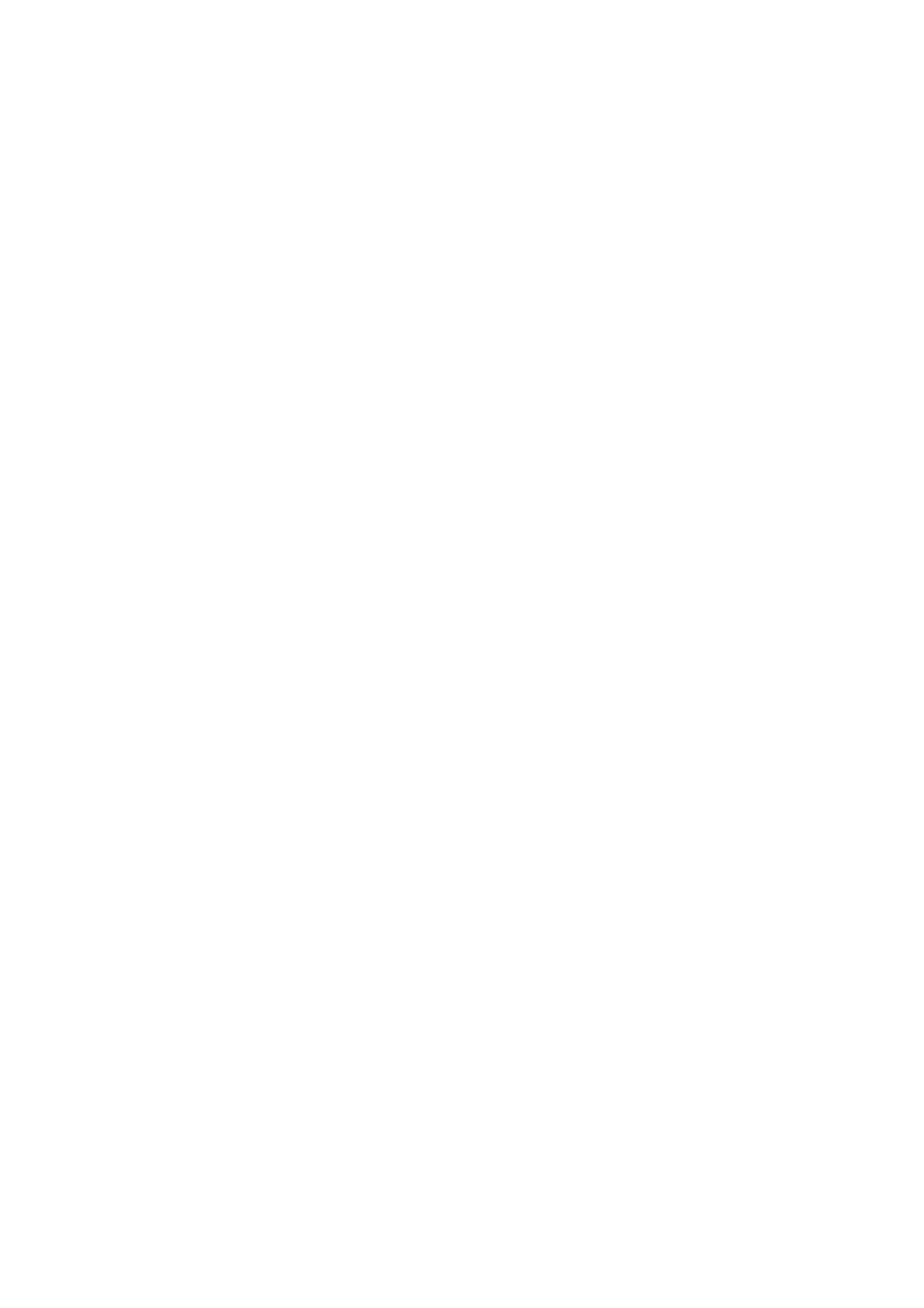First print



New South Wales

# **Casino Control Amendment Bill 2009**

## **Contents**

|                                                       | Page |
|-------------------------------------------------------|------|
| 1 Name of Act                                         |      |
| 2 Commencement                                        |      |
| Schedule 1 Amendment of Casino Control Act 1992 No 15 |      |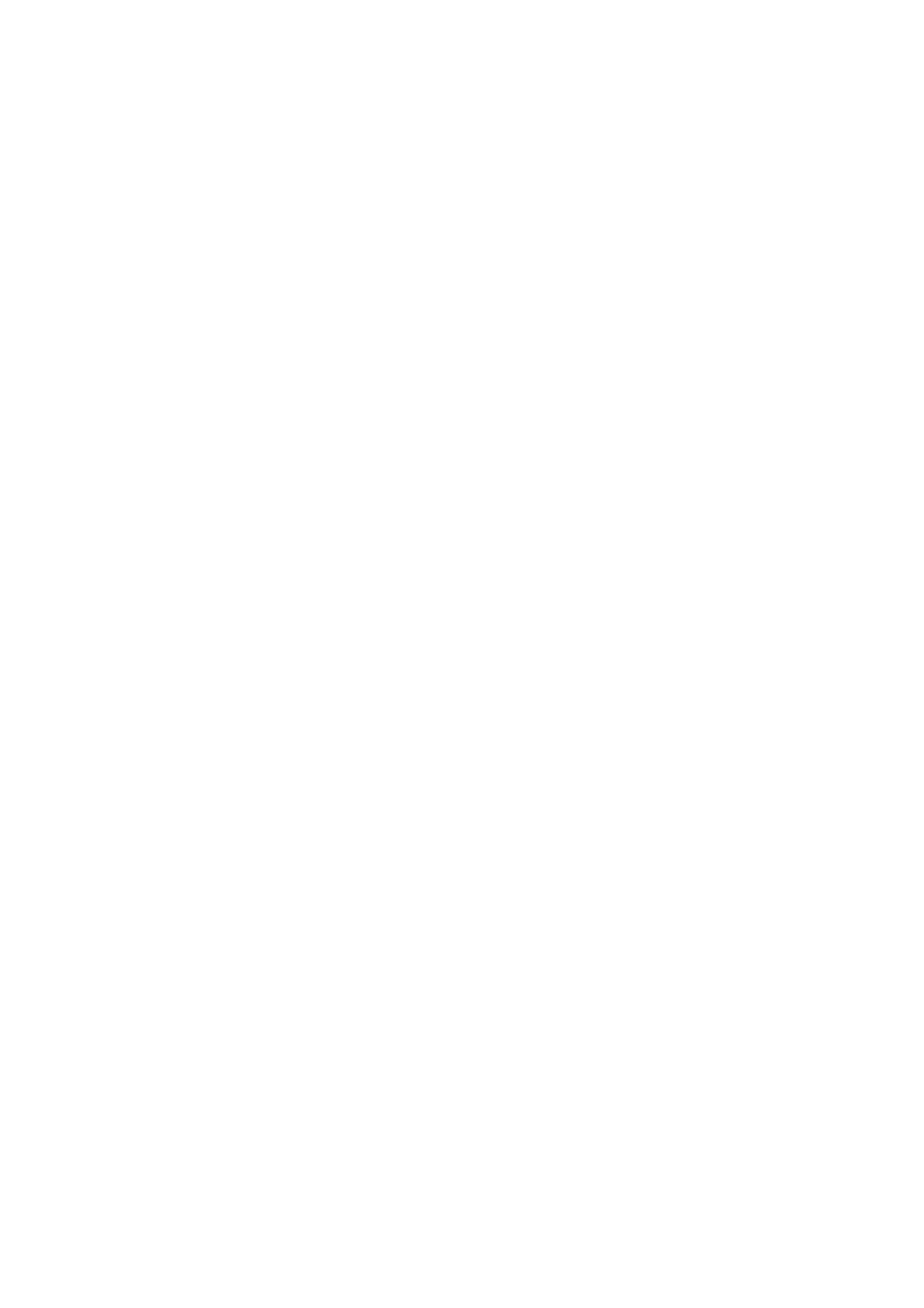

New South Wales

# **Casino Control Amendment Bill 2009**

No , 2009

#### **A Bill for**

An Act to amend the *Casino Control Act 1992* to make further provision with respect to the casino established under that Act and the control of its operations; and for other purposes.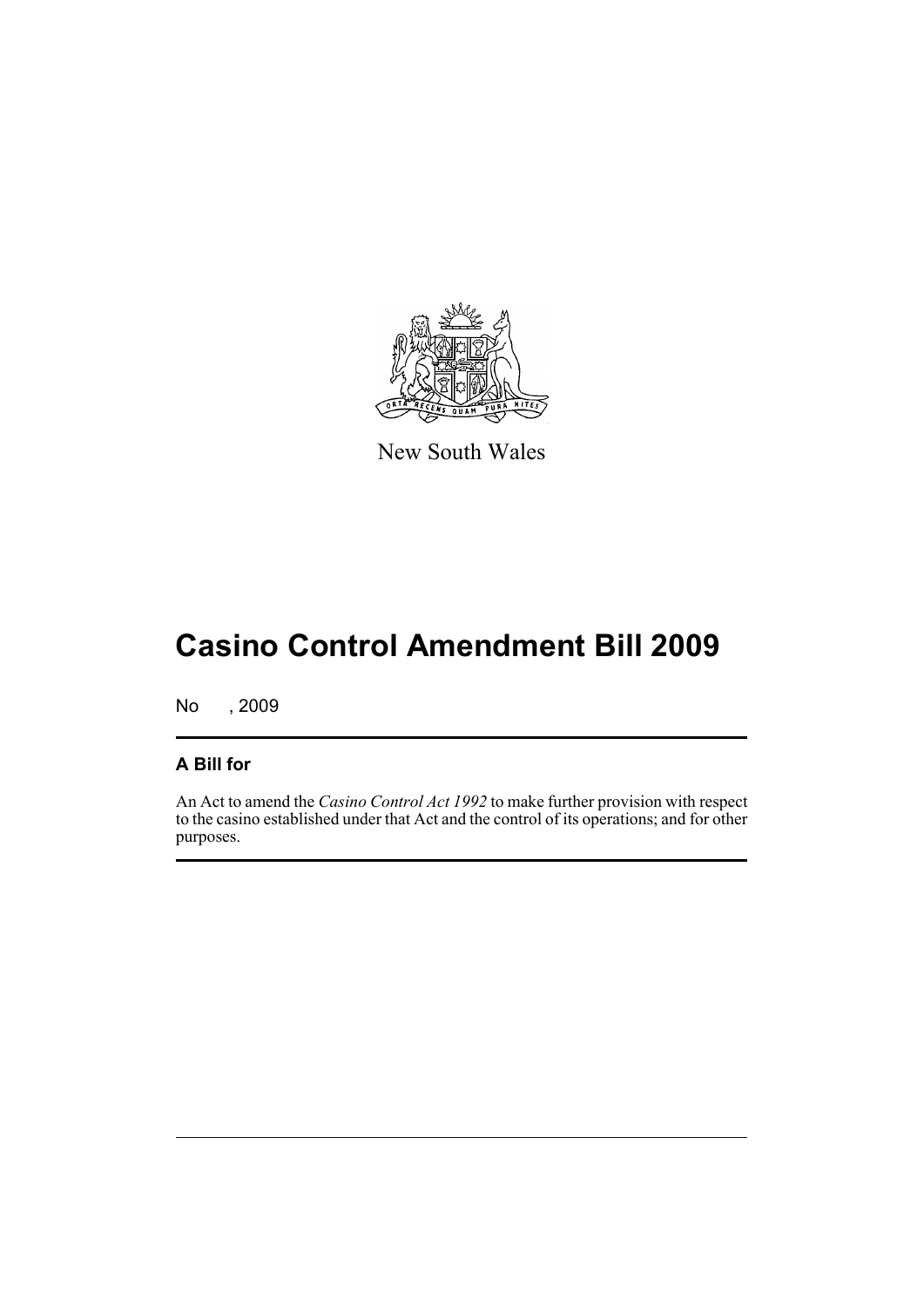<span id="page-7-1"></span><span id="page-7-0"></span>

| The Legislature of New South Wales enacts: |                                                            |                |
|--------------------------------------------|------------------------------------------------------------|----------------|
|                                            | Name of Act                                                | $\mathcal{P}$  |
|                                            | This Act is the <i>Casino Control Amendment Act 2009</i> . | 3              |
|                                            | <b>Commencement</b>                                        | $\overline{a}$ |
|                                            | This Act commences on the date of assent to this Act.      | 5              |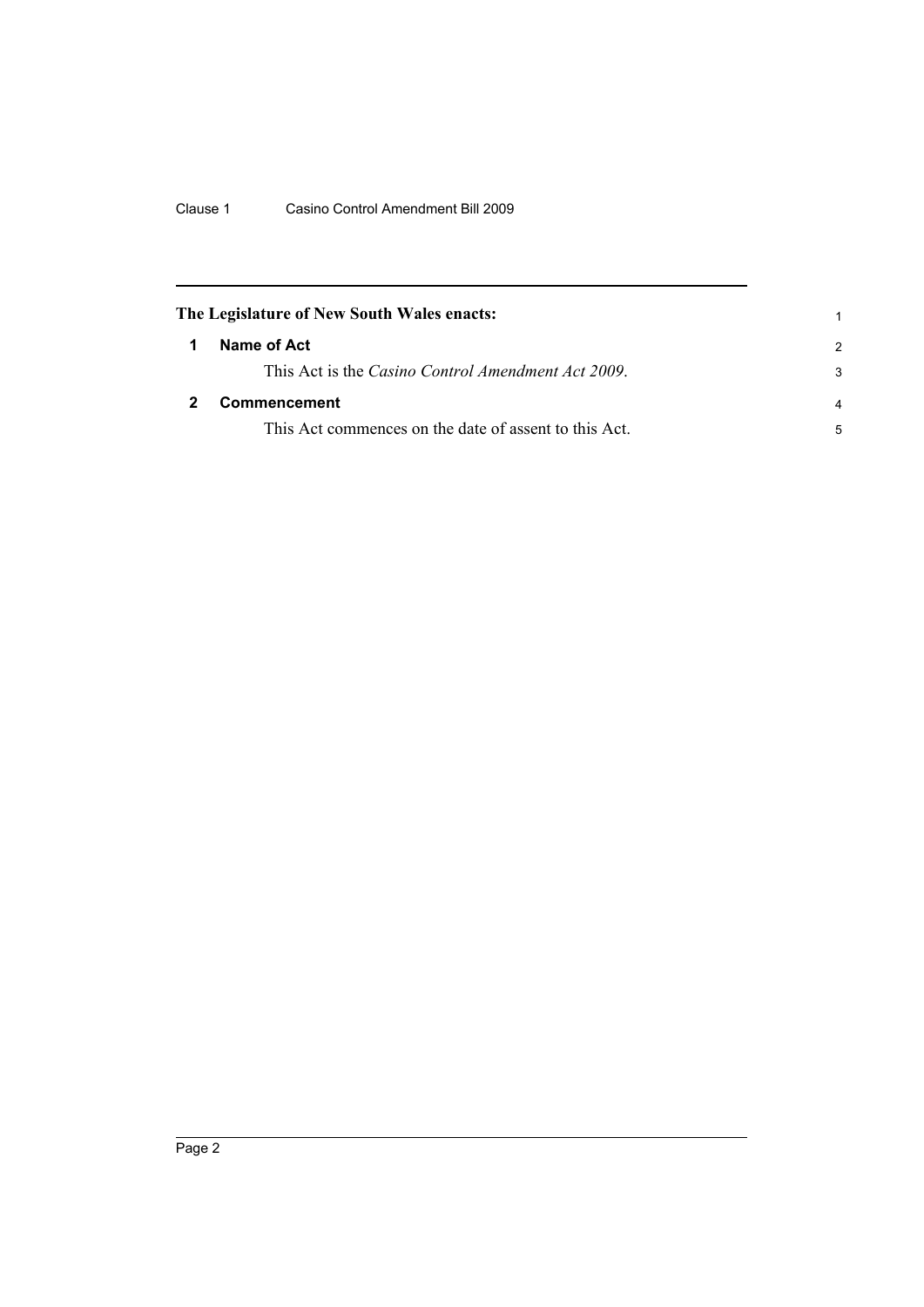Amendment of Casino Control Act 1992 No 15 Schedule 1

<span id="page-8-0"></span>

|     | <b>Schedule 1</b>                                                                                                                  |     | <b>Amendment of Casino Control Act 1992</b><br><b>No 15</b>                                                                                                                   | 1<br>$\overline{2}$ |
|-----|------------------------------------------------------------------------------------------------------------------------------------|-----|-------------------------------------------------------------------------------------------------------------------------------------------------------------------------------|---------------------|
| [1] | <b>Section 3 Definitions</b>                                                                                                       |     | 3                                                                                                                                                                             |                     |
|     | Insert "(including tokens depicted in an electronic form)" after "tokens" in the<br>definition of <i>chips</i> in section $3(1)$ . |     |                                                                                                                                                                               | 4<br>5              |
| [2] | Section 19 Authority to define casino premises                                                                                     |     |                                                                                                                                                                               | 6                   |
|     |                                                                                                                                    |     | Omit "and may be redefined by the Authority from time to time as the<br>Authority thinks fit" from section 19 (1).                                                            | 7<br>8              |
| [3] | Section 19 (2) and (2A)                                                                                                            |     |                                                                                                                                                                               | 9                   |
|     |                                                                                                                                    |     | Omit section 19 (2). Insert instead:                                                                                                                                          | 10                  |
|     | (2)                                                                                                                                |     | The boundaries of a casino may be redefined by the Authority:                                                                                                                 | 11                  |
|     |                                                                                                                                    | (a) | on its own initiative, or                                                                                                                                                     | 12                  |
|     |                                                                                                                                    | (b) | on the application of the casino operator.                                                                                                                                    | 13                  |
|     | (2A)                                                                                                                               |     | The Authority is not to redefine the boundaries of a casino on its<br>own initiative unless it:                                                                               | 14<br>15            |
|     |                                                                                                                                    | (a) | notifies the casino operator in writing of the proposed<br>change and gives the casino operator at least 14 days to<br>make submissions to the Authority on the proposal, and | 16<br>17<br>18      |
|     |                                                                                                                                    | (b) | takes any such submissions into consideration before<br>deciding whether to redefine the boundaries.                                                                          | 19<br>20            |
| [4] |                                                                                                                                    |     | Section 31 Regular investigation of operator's suitability etc                                                                                                                | 21                  |
|     |                                                                                                                                    |     | Omit "not exceeding 3 years" from section 31 (1).                                                                                                                             | 22                  |
|     |                                                                                                                                    |     | Insert instead "not exceeding 5 years".                                                                                                                                       | 23                  |
| [5] | <b>Section 43 Definitions</b>                                                                                                      |     |                                                                                                                                                                               | 24                  |
|     | section 43 $(1)$ .                                                                                                                 |     | Insert "approved by the Authority under section 68" after "gaming equipment"<br>in the fifth dot point of paragraph (b) of the definition of <b>special employee</b> in       | 25<br>26<br>27      |
| [6] |                                                                                                                                    |     | <b>Section 55 Duration of licence</b>                                                                                                                                         | 28                  |
|     |                                                                                                                                    |     | Omit "3 years" from section 55 (e). Insert instead "5 years".                                                                                                                 | 29                  |
| [7] |                                                                                                                                    |     | Section 62 Information relating to licensees to be provided                                                                                                                   | 30                  |
|     |                                                                                                                                    |     | Omit "7 days" from section 62 (1) (a) and (c) wherever occurring.                                                                                                             | 31                  |
|     | Insert instead "14 days".                                                                                                          |     |                                                                                                                                                                               | 32                  |
|     |                                                                                                                                    |     |                                                                                                                                                                               |                     |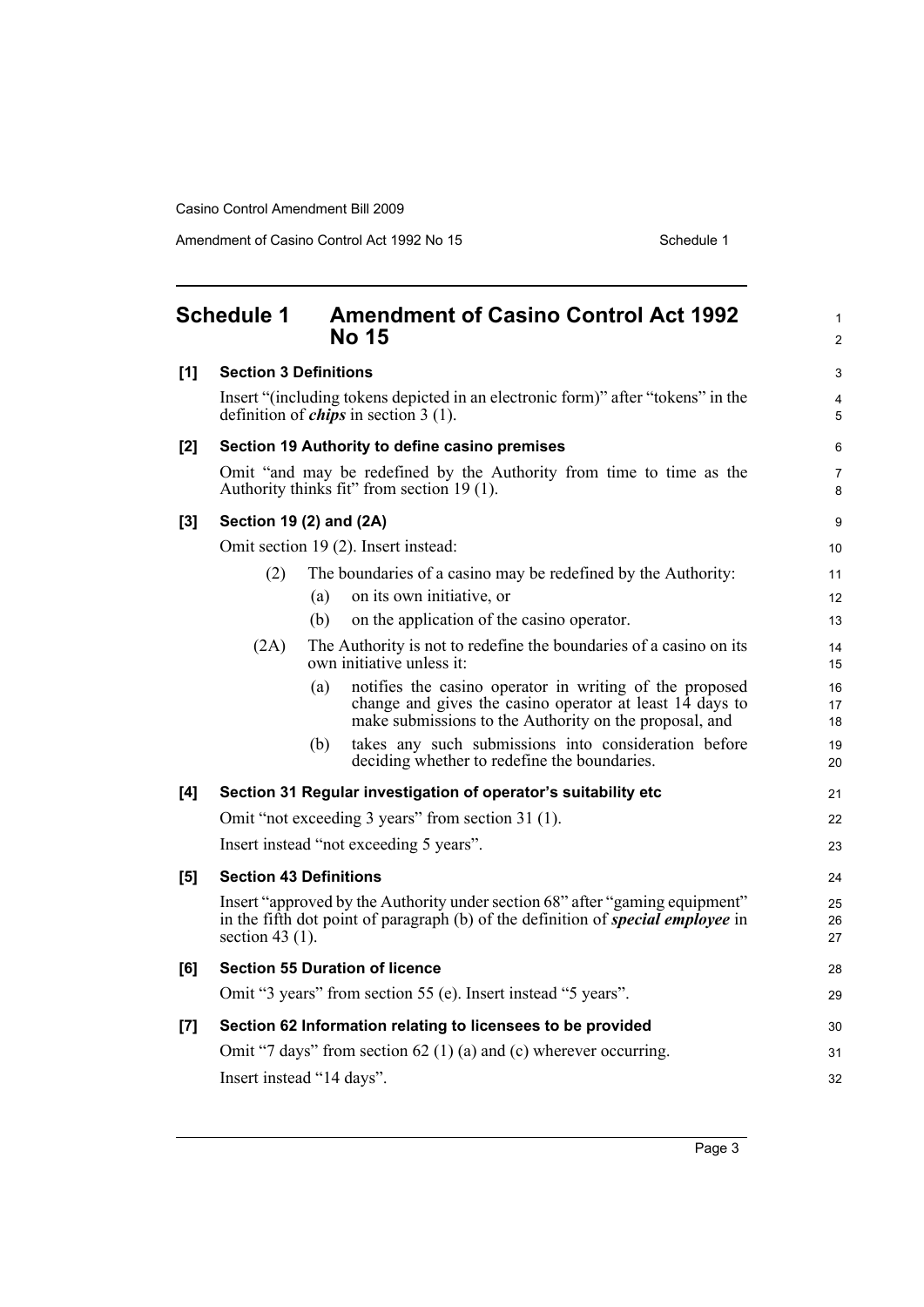| [8]    | Section 65 Casino layout to be as approved by Authority                                                                                                                             | 1                              |  |
|--------|-------------------------------------------------------------------------------------------------------------------------------------------------------------------------------------|--------------------------------|--|
|        | Omit section 65 (2). Insert instead:                                                                                                                                                | $\overline{2}$                 |  |
|        | The Authority may approve plans, diagrams and specifications<br>(2)<br>indicating the following:                                                                                    | 3<br>4                         |  |
|        | (a)<br>the situation within the casino of gaming facilities,<br>counting rooms, cages and other facilities provided for<br>operations in the casino,                                | 5<br>$\,6\,$<br>$\overline{7}$ |  |
|        | the facilities provided for persons conducting monitoring<br>(b)<br>operations and surveillance operations in the casino.                                                           | 8<br>9                         |  |
| [9]    | <b>Section 65 (3)</b>                                                                                                                                                               | 10                             |  |
|        | Insert "on the application of the casino operator or" after "this section".                                                                                                         | 11                             |  |
| $[10]$ | Section 66 Approval of games and rules for games                                                                                                                                    | 12                             |  |
|        | Omit section 66 (1). Insert instead:                                                                                                                                                | 13                             |  |
|        | The Authority may, by order in writing, approve the games that<br>(1)<br>may be played in a casino and the rules for those games.                                                   | 14<br>15                       |  |
|        | Any such order as in force for the time being must be made<br>(1A)<br>publicly available on the Authority's website.                                                                | 16<br>17                       |  |
| $[11]$ | <b>Section 72 Assistance to patrons</b>                                                                                                                                             | 18                             |  |
|        | Omit "a brochure summarising" from section $72(1)(c)$ .                                                                                                                             | 19                             |  |
|        | Insert instead "a summary of".                                                                                                                                                      | 20                             |  |
| $[12]$ | <b>Section 75 Cheques and deposit accounts</b>                                                                                                                                      | 21                             |  |
|        | Omit "20" from section 75 $(6A)$ (a). Insert instead "30".                                                                                                                          | 22                             |  |
| $[13]$ | Sections 93 and 97                                                                                                                                                                  | 23                             |  |
|        | Omit "10 penalty units" wherever occurring. Insert instead "20 penalty units".                                                                                                      | 24                             |  |
| $[14]$ | <b>Section 125 Content of approved system</b>                                                                                                                                       | 25                             |  |
|        | Omit the section.                                                                                                                                                                   | 26                             |  |
| $[15]$ | <b>Section 126 Access to bank accounts</b>                                                                                                                                          | 27                             |  |
|        | Omit section 126 (1). Insert instead:                                                                                                                                               |                                |  |
|        | It is a condition of a casino licence that the casino operator must:<br>(1)                                                                                                         | 29                             |  |
|        | provide the Authority with the details of each bank or other<br>(a)<br>financial institution (whether located in or outside<br>Australia) at which an account is held by the casino | 30<br>31<br>32                 |  |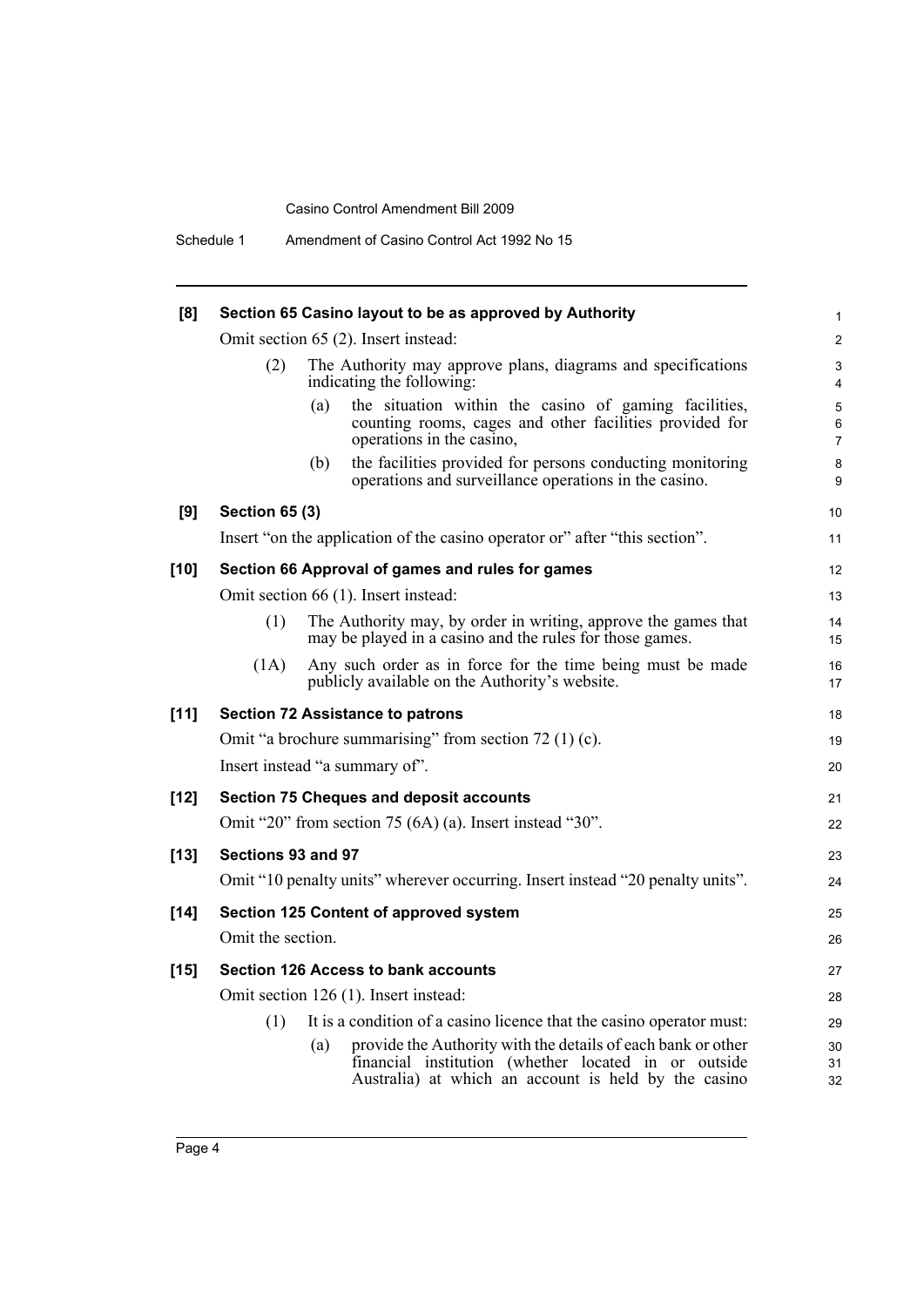|    | operator for use in connection with its operations under                                                                                                                                                                                                                                                                             | $\mathbf{1}$                                                                                                                                                                                                                                                                                                                                                                                                                                                                                                            |
|----|--------------------------------------------------------------------------------------------------------------------------------------------------------------------------------------------------------------------------------------------------------------------------------------------------------------------------------------|-------------------------------------------------------------------------------------------------------------------------------------------------------------------------------------------------------------------------------------------------------------------------------------------------------------------------------------------------------------------------------------------------------------------------------------------------------------------------------------------------------------------------|
|    | this Act, and                                                                                                                                                                                                                                                                                                                        | $\overline{2}$                                                                                                                                                                                                                                                                                                                                                                                                                                                                                                          |
|    | provide the Authority, as required, and in a form approved<br>(b)<br>by the Authority, with a written authority addressed to any<br>such bank or other financial institution authorising the<br>bank or financial institution to comply with any<br>requirements of an inspector exercising the powers<br>conferred by this section. | 3<br>$\overline{\mathbf{4}}$<br>5<br>6<br>$\boldsymbol{7}$<br>8                                                                                                                                                                                                                                                                                                                                                                                                                                                         |
|    |                                                                                                                                                                                                                                                                                                                                      | 9                                                                                                                                                                                                                                                                                                                                                                                                                                                                                                                       |
|    |                                                                                                                                                                                                                                                                                                                                      | 10                                                                                                                                                                                                                                                                                                                                                                                                                                                                                                                      |
|    |                                                                                                                                                                                                                                                                                                                                      | 11                                                                                                                                                                                                                                                                                                                                                                                                                                                                                                                      |
|    |                                                                                                                                                                                                                                                                                                                                      | 12                                                                                                                                                                                                                                                                                                                                                                                                                                                                                                                      |
|    |                                                                                                                                                                                                                                                                                                                                      | 13                                                                                                                                                                                                                                                                                                                                                                                                                                                                                                                      |
|    |                                                                                                                                                                                                                                                                                                                                      | 14                                                                                                                                                                                                                                                                                                                                                                                                                                                                                                                      |
|    |                                                                                                                                                                                                                                                                                                                                      | 15                                                                                                                                                                                                                                                                                                                                                                                                                                                                                                                      |
|    | Casino Control Amendment Act 2009                                                                                                                                                                                                                                                                                                    | 16                                                                                                                                                                                                                                                                                                                                                                                                                                                                                                                      |
|    |                                                                                                                                                                                                                                                                                                                                      | 17                                                                                                                                                                                                                                                                                                                                                                                                                                                                                                                      |
|    |                                                                                                                                                                                                                                                                                                                                      | 18                                                                                                                                                                                                                                                                                                                                                                                                                                                                                                                      |
|    | Provisions consequent on enactment of<br><b>Casino Control Amendment Act 2009</b>                                                                                                                                                                                                                                                    | 19<br>20                                                                                                                                                                                                                                                                                                                                                                                                                                                                                                                |
| 29 |                                                                                                                                                                                                                                                                                                                                      | 21                                                                                                                                                                                                                                                                                                                                                                                                                                                                                                                      |
|    | Section 31, as amended by the Casino Control Amendment Act<br>2009, extends to a casino licence in force immediately before the<br>commencement of that amendment.                                                                                                                                                                   | 22<br>23<br>24                                                                                                                                                                                                                                                                                                                                                                                                                                                                                                          |
| 30 |                                                                                                                                                                                                                                                                                                                                      | 25                                                                                                                                                                                                                                                                                                                                                                                                                                                                                                                      |
|    | Section 55 (e), as amended by the Casino Control Amendment<br>Act 2009, extends to a licence in force under Part 4 of this Act<br>immediately before the commencement of that amendment.                                                                                                                                             | 26<br>27<br>28                                                                                                                                                                                                                                                                                                                                                                                                                                                                                                          |
| 31 |                                                                                                                                                                                                                                                                                                                                      | 29                                                                                                                                                                                                                                                                                                                                                                                                                                                                                                                      |
|    | An approval in force under section 65 immediately before the<br>amendment to that section by the Casino Control Amendment Act<br>2009 is, on the commencement of that amendment, taken to be an<br>approval in force under that section as so amended.                                                                               | 30<br>31<br>32<br>33                                                                                                                                                                                                                                                                                                                                                                                                                                                                                                    |
|    | Part 9                                                                                                                                                                                                                                                                                                                               | <b>Section 126 (2)</b><br>Omit "that bank, building society or credit union".<br>Insert instead "any such bank or other financial institution".<br>Section 141 Functions of Authority under this Act<br>Omit "directly supervise and" from section 141 (2) (j).<br><b>Schedule 4 Savings and transitional provisions</b><br>Insert at the end of clause $1(1)$ :<br>Schedule 4, Part 9<br>Insert after Part 8:<br>Casino licence review period<br>Duration of licences of casino employees<br>Approval of casino layout |